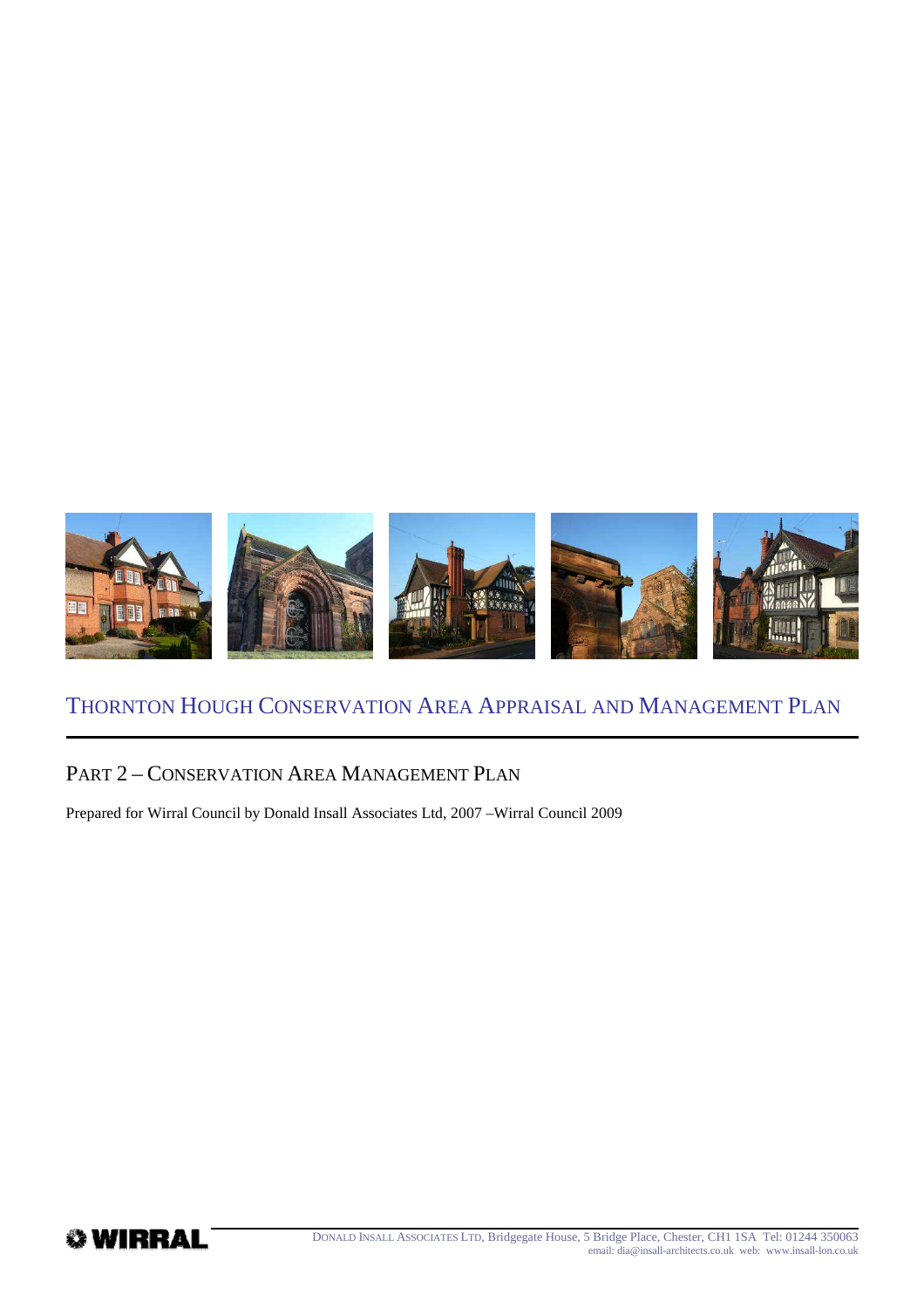# **CONTENTS**

# **PART 2 – CONSERVATION AREA MANAGEMENT PLAN**

#### **1.0 ROLE OF MANAGEMENT PLAN AND IMPLEMENTATION**

#### **2.0 SUMMARY OF SPECIAL CHARACTER**

#### **3.0 ISSUES, POLICIES AND RECOMMENDED ACTIONS**

- 3.1 Unitary Development Plan and Other Existing Planning Policy
- 3.2 New Development and Alteration to Existing Buildings and Sites
- 3.3 General Guidance and Improvements

#### **4.0 RECOMMENDATIONS FOR BOUNDARY AMENDMENTS AND PROVISION OF ARTICLE 4 DIRECTIONS**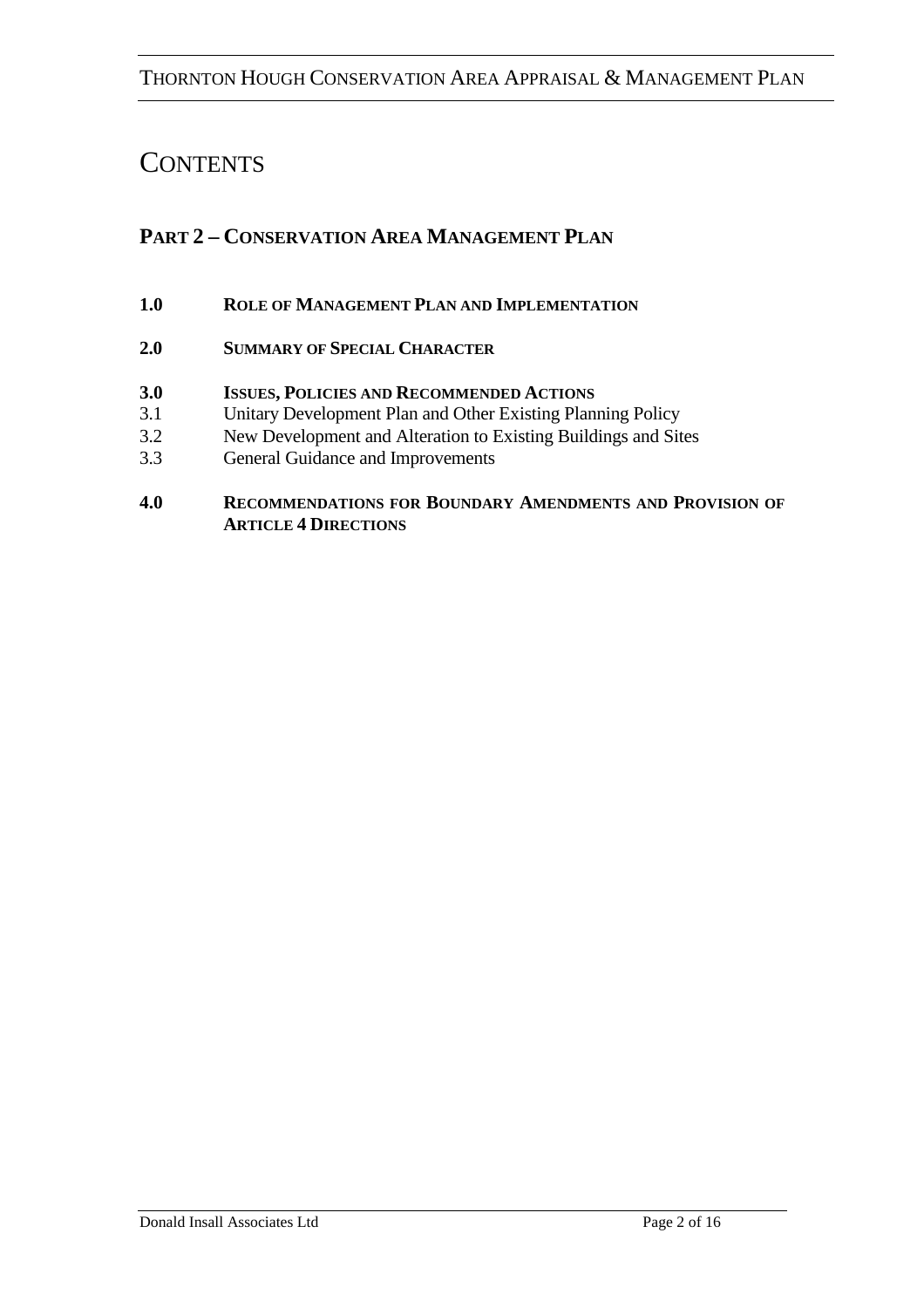# PART 2 – CONSERVATION AREA MANAGEMENT PLAN

# **1.0 ROLE OF THE MANAGEMENT PLAN AND IMPLEMENTATION**

- 1.1 The Management Plan at this stage of the process is an agenda for future action and consideration. This part of the document relies on the analysis contained within the appraisal to set out the issues and negative factors affecting the both the private and public realms. It is a first professional assessment made by Wirral Council Conservation Section as to the issues which need to be addressed and makes suggestions for policy, guidance and investment. This agenda needs to be considered against budgetary and staff capacity in future years. As such it is the first stage in a management plan process which will refine the plan through further consultation, joint officer working and budgetary request.
- 1.2 It is recommended that the Appraisal as an audit of the Conservation Area is adopted by Wirral Council and used as a material consideration in determining any planning applications within, or visually affecting, the conservation area. The Management Plan should be accepted for the time being pending further consultation with the local Conservation Area Advisory Committee and further review. In accordance with the English Heritage guidance, the Appraisal and Management Plan should be reviewed every 5 years. This review process may be tied into that of the key Local Development Framework documents to ensure consistency in approach and referencing.

# **2.0 SUMMARY OF SPECIAL CHARACTER**

- 2.1 The following is a list of features that are part of Thornton Hough Conservation Area's special character:
	- Historic village dating back to before the Domesday Survey.
	- 'Model' village with two distinct primary phases of construction.
	- Grouping of church, former school and Wilshaw Terrace by wealthy woollen mill owner Joseph Hurst
	- Association with philanthropist William Hesketh Lever.
	- Pioneering concept of workers housing, considered to benefit workers' health and well-being.
	- Picturesque layout of buildings, carefully planned to create views and vistas between key elements.
	- High quality landscaping including mature trees and sandstone walling.
	- Most buildings are of an exceptionally high level of architectural design, with gothic and vernacular revival styles dominating.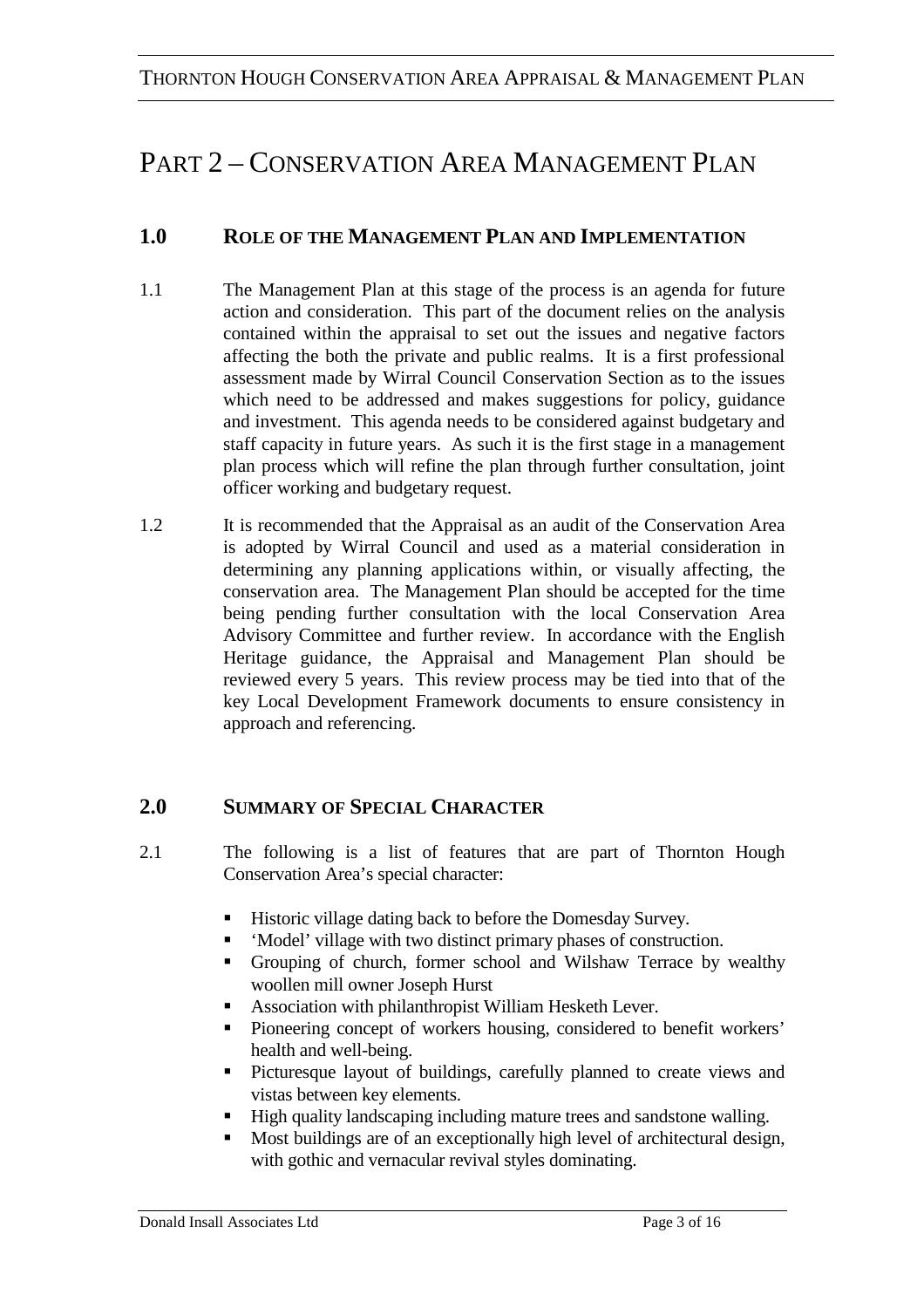- The materials seen within the village are of a very high quality red sandstone, buff sandstone, red brick, polychromatic brick, timber framing, render and pebbledash are seen on walling with stone slates, Welsh slates and plain clay tiles all used traditionally on roofs.
- $\blacksquare$  The level of detail and craftsmanship is exceptionally high the village is particularly noted for its carved stone and timberwork.
- A number of locally important late  $19<sup>th</sup>$  / early  $20<sup>th</sup>$  century architects worked in the village including Jonathon Simpson, William and Segar Owen, Grayson and Ould, Douglas and Fordham and James Lomax-Simpson.
- Recent change and development has had little effect on the character of the village.
- A particularly high standard of repair and maintenance prevails in the village.
- A small number of agricultural buildings help indicate the form and nature of the village prior to the mid  $19<sup>th</sup>$  century. These are simple forms with red sandstone / brick walls and slated roofs.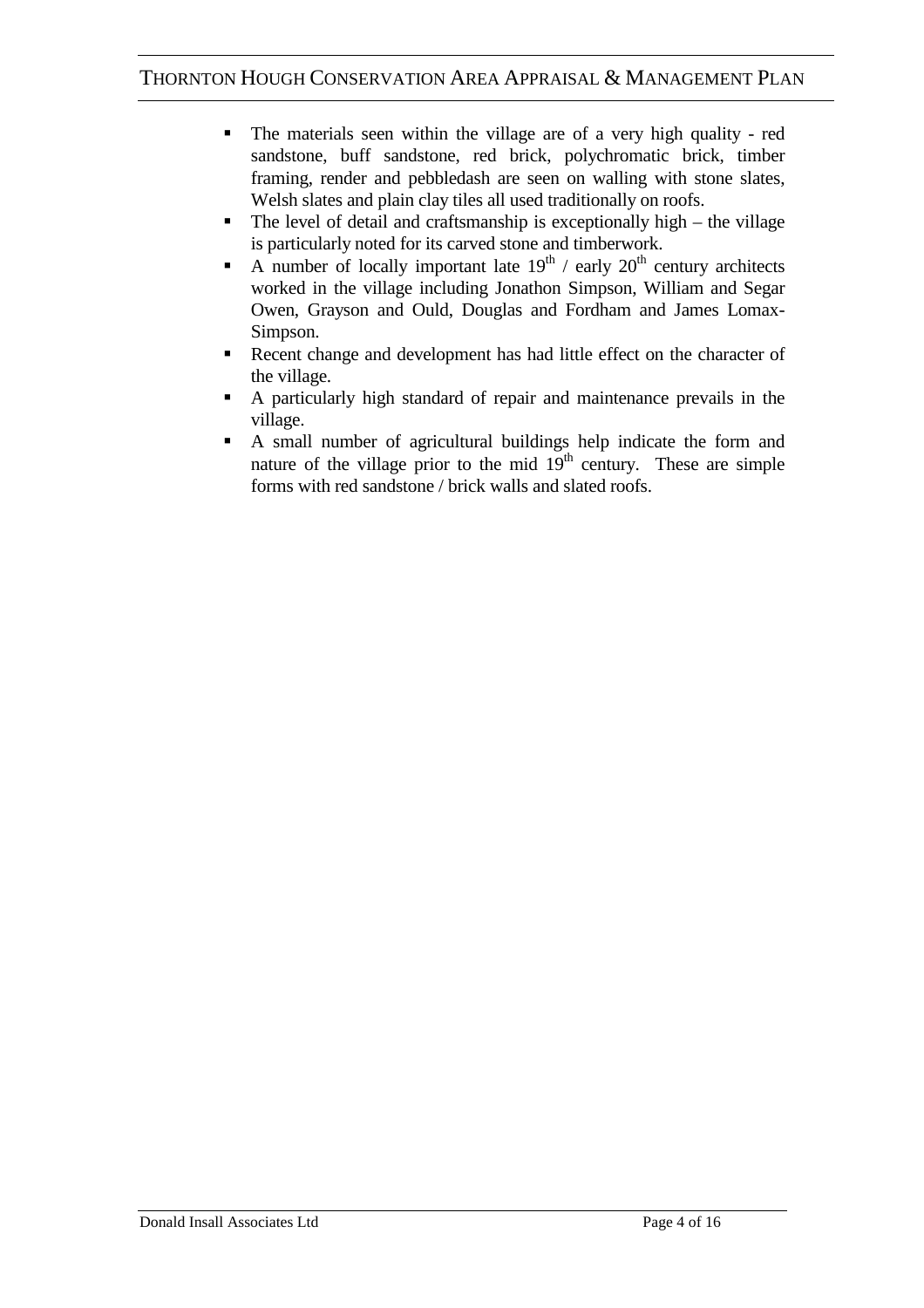#### **3.0 ISSUES, POLICIES AND RECOMMENDED ACTIONS**

#### **3.1 UNITARY DEVELOPMENT PLAN AND OTHER EXISTING PLANNING POLICY**

3.1.1 Thornton Hough Village is located within the Green Belt and this has considerable restrictions on acceptable uses, new development, re-use of buildings, extensions to existing dwellings or their replacement either within the village, its setting or open land beyond. There is a general presumption against inappropriate development unless very special circumstances can be demonstrated. Applications for planning permission would be assessed for compliance with the policies set out in Section 7 of the UDP and Policies CH1, CH2 and CH15 set out in Section 11 of the Unitary Development Plan, as well as Supplementary Guidance Note SPG35.

#### **3.0 ISSUES, POLICIES AND RECOMMENDED ACTIONS**

#### **3.1 UNITARY DEVELOPMENT PLAN AND OTHER EXISTING PLANNING POLICY**

3.1.1 Thornton Hough is located within the Green Belt and this has considerable restrictions on acceptable uses, new development, re-use of buildings, extensions to existing dwellings or their replacement either within the village, its setting or open land beyond. There is a general presumption against inappropriate development unless very special circumstances can be demonstrated. Applications for planning permission would be assessed for compliance with the policies set out in Section 7 of the UDP and Policies CH1, CH2 and CH21 set out in Section 11 of the Unitary Development Plan, as well as Supplementary Guidance Note SPG35.

| <b>DESIGNATION OF LAND WITHIN UDP</b>                                                                                                                                                          |                 |  |
|------------------------------------------------------------------------------------------------------------------------------------------------------------------------------------------------|-----------------|--|
| <b>Issue</b>                                                                                                                                                                                   | Location        |  |
| The future re-designation of land within or around the conservation area in the<br>Unitary Development Plan may be detrimental to its character or setting                                     | Throughout      |  |
| <b>Policy</b>                                                                                                                                                                                  |                 |  |
| The future re-designation of land within or around the conservation area in the Unitary Development Plan<br>should be considered in terms the effects on of its special character and setting. |                 |  |
| <b>Action</b>                                                                                                                                                                                  | <b>Priority</b> |  |
| Consider special character of area before any proposed changes of policy                                                                                                                       | Mid-long-term   |  |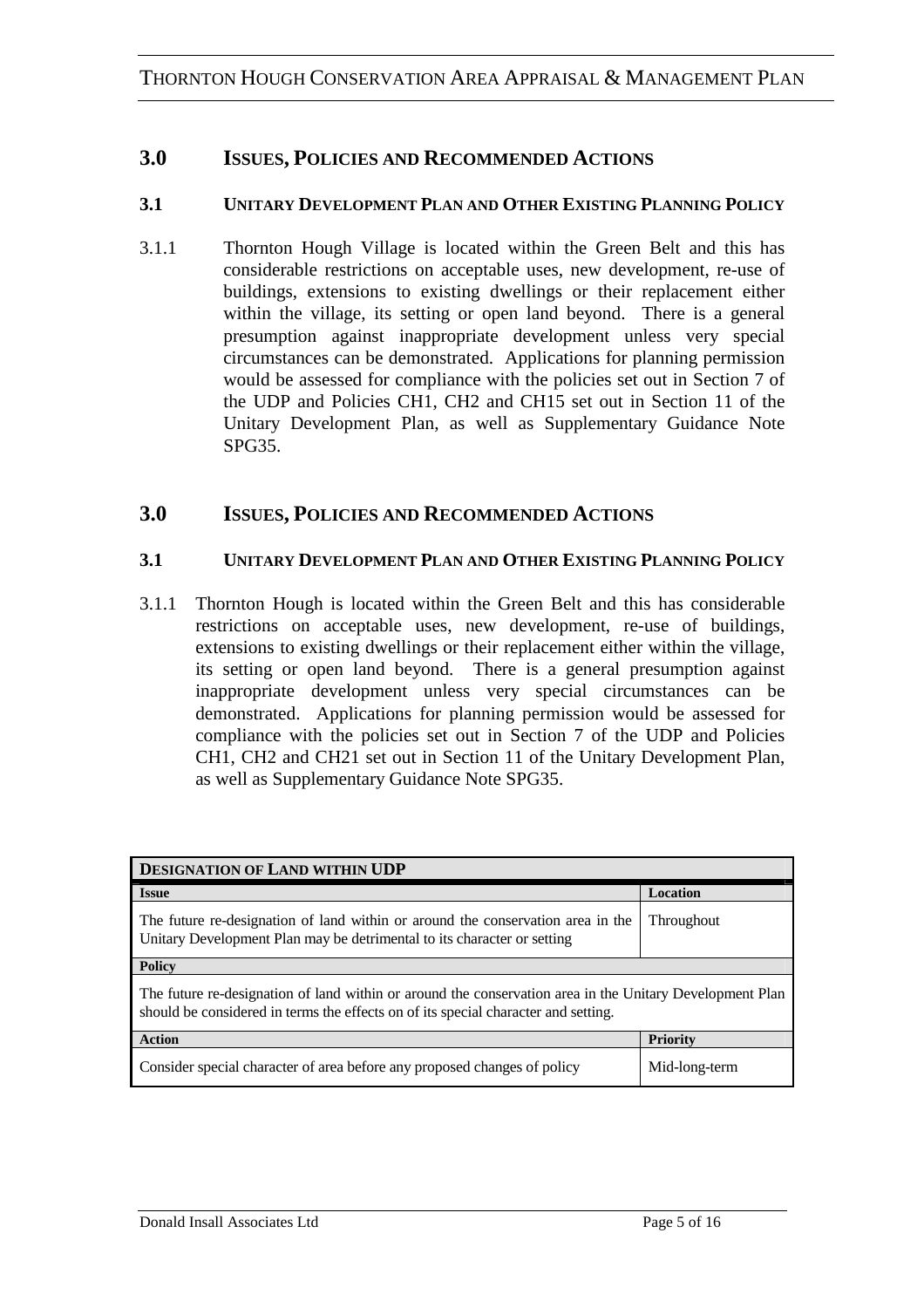| <b>GREEN BELT POLICY</b>                                                                                                                                                                                                    |                 |  |
|-----------------------------------------------------------------------------------------------------------------------------------------------------------------------------------------------------------------------------|-----------------|--|
| <b>Issue</b>                                                                                                                                                                                                                | Location        |  |
| In the application of Green Belt policy on land and affecting buildings<br>within the conservation area or affecting its setting, the character and<br>appearance of the conservation area should be preserved or enhanced. | Throughout      |  |
| <b>Policy recommendation</b>                                                                                                                                                                                                |                 |  |
| In the application of Policies GB 2, 3, 4, 5 the effects of any proposals on of the special character and<br>appearance of the conservation area and its setting should be strong material considerations                   |                 |  |
| <b>Action</b>                                                                                                                                                                                                               | <b>Priority</b> |  |
| Consider the special character of the Thornton Hough Conservation Area in the<br>application of policy                                                                                                                      | Immediate       |  |

| <b>APPLICATION AND INTERPRETATION OF EXISTING POLICY</b>                                                                                                                                                                                                      |                 |  |
|---------------------------------------------------------------------------------------------------------------------------------------------------------------------------------------------------------------------------------------------------------------|-----------------|--|
| <b>Issue</b>                                                                                                                                                                                                                                                  | Location        |  |
| Policies CH1, CH2 and CH15, together with the guidance in PPG15, may not<br>always be rigorously applied during the planning process, resulting in<br>development or changes to buildings which are detrimental to the character of the<br>conservation area. | Throughout      |  |
| <b>Policy recommendation</b>                                                                                                                                                                                                                                  |                 |  |
| Ensure that all new development within the conservation area complies with polices CH1, CH2 and CH15<br>together with the relevant sections of PPG15.                                                                                                         |                 |  |
| <b>Action</b>                                                                                                                                                                                                                                                 | <b>Priority</b> |  |
| Rigorous inspection of planning, conservation area and listed building consent<br>applications. Improve allocated resources and knowledge of planning staff to<br>ensure that proper consideration is given to these issues in applications.                  | Immediate       |  |

#### **3.2 NEW DEVELOPMENT AND ALTERATION TO EXISTING BUILDINGS AND SITES**

| <b>QUALITY OF NEW BUILDINGS</b>                                                                                                                                                                                                                                                                                       |            |
|-----------------------------------------------------------------------------------------------------------------------------------------------------------------------------------------------------------------------------------------------------------------------------------------------------------------------|------------|
| <b>Issue</b>                                                                                                                                                                                                                                                                                                          | Location   |
| Any potential buildings constructed within the conservation area may not be of an<br>equal quality and do not have the design attributes of the historic buildings that<br>characterise the area, therefore cannot be shown to be preserving or enhancing its<br>character.                                           | Throughout |
| <b>Policy recommendations</b>                                                                                                                                                                                                                                                                                         |            |
| In any new development within Thornton Hough Conservation Area, there should be a strong presumption<br>in favour of using traditional materials such as natural red or buff coloured sandstone, red brick, timber<br>framing, plain clay tiles and slate together with any high quality traditional crafted details. |            |
| Any new buildings should match the very high quality of materials and level of architectural design of the                                                                                                                                                                                                            |            |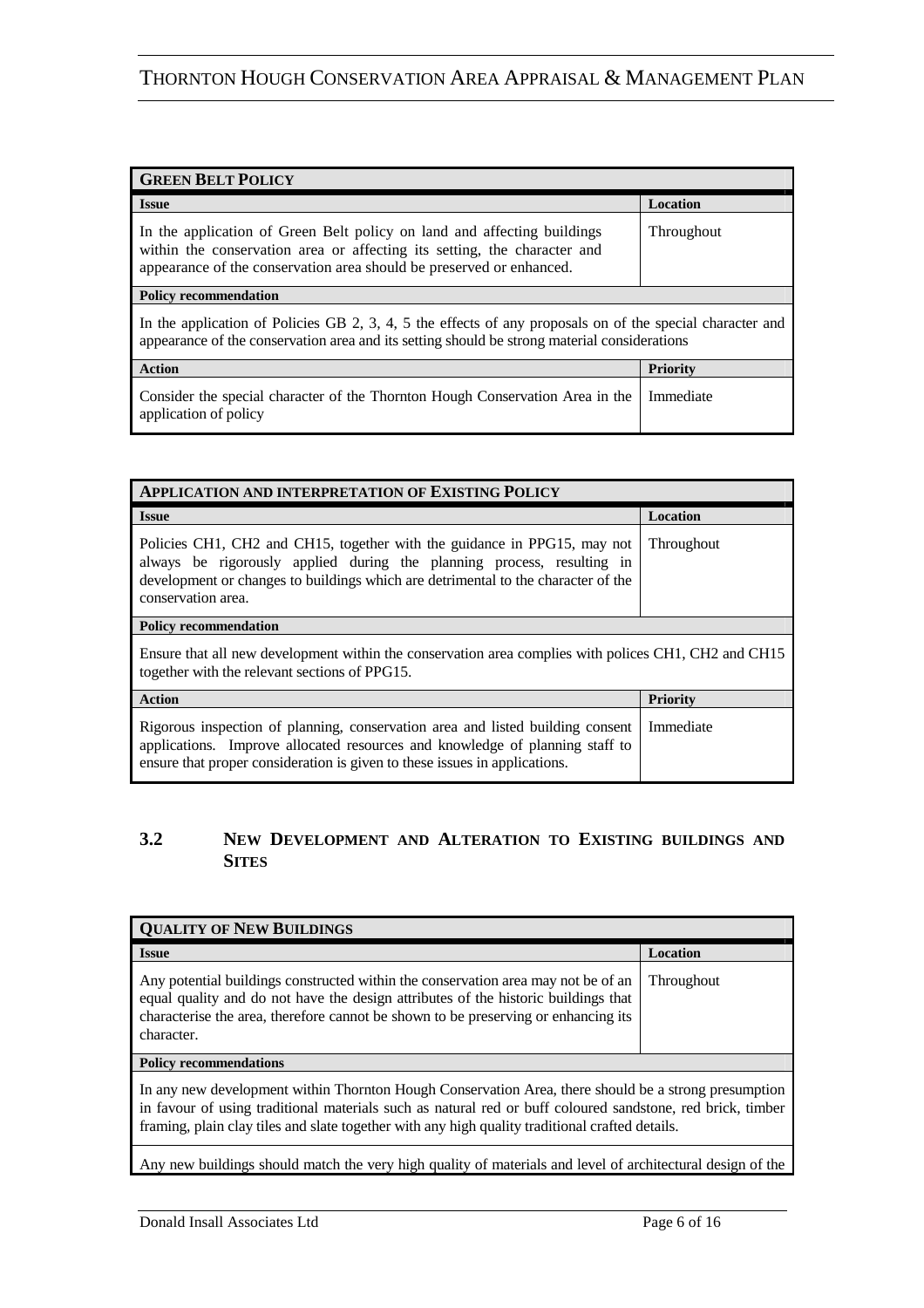original buildings, although simplification of the detailing may be acceptable.

The use of contrasting modern materials of the highest quality may be appropriate if it can be satisfactorily demonstrated that they do not have an adverse effect on the setting of neighbouring existing buildings.

The use of imitation materials such as reconstituted stone or slate should not be permitted.

| <b>Action</b>                                                                                                                                                                                                                                                                    | <b>Priority</b> |
|----------------------------------------------------------------------------------------------------------------------------------------------------------------------------------------------------------------------------------------------------------------------------------|-----------------|
| Promote an understanding of the special qualities of the conservation area. Use   Immediate<br>more stringent design criteria in determining future planning applications and<br>require that all applications are accompanied by relevant design details including<br>materials |                 |

| <b>CHARACTER OF NEW BUILDINGS</b>                                                                                                                                                                                                             |                 |  |
|-----------------------------------------------------------------------------------------------------------------------------------------------------------------------------------------------------------------------------------------------|-----------------|--|
| <b>Issue</b>                                                                                                                                                                                                                                  | Location        |  |
| The appearance of any potential new buildings constructed within the<br>conservation area may be detrimental to its rural model village character.                                                                                            | Throughout      |  |
| <b>Policy recommendation</b>                                                                                                                                                                                                                  |                 |  |
| In any new development within the Thornton Hough Conservation Area, there should be a strong<br>presumption in favour of using the traditional craftsmanship that characterises the model village.                                            |                 |  |
| <b>Action</b>                                                                                                                                                                                                                                 | <b>Priority</b> |  |
| Promote an understanding of the special qualities of the conservation area. Use<br>more stringent design criteria in determining future planning applications and<br>insist that all applications are accompanied by relevant design details. | Immediate       |  |

| <b>SCALE, MASSING, POSITION OR PROPORTIONS OF NEW BUILDINGS</b>                                                                                                                                                                                |                 |
|------------------------------------------------------------------------------------------------------------------------------------------------------------------------------------------------------------------------------------------------|-----------------|
| <b>Issue</b>                                                                                                                                                                                                                                   | Location        |
| New buildings may detract from existing buildings in terms of their scale,<br>massing, position or proportions                                                                                                                                 | Throughout      |
| <b>Policy recommendations</b>                                                                                                                                                                                                                  |                 |
| New buildings generally should be no higher than existing comparable buildings within their immediate<br>vicinity in terms of both their eaves and ridge heights.                                                                              |                 |
| New buildings should respect the footprint sizes of existing neighbouring buildings and their relationships<br>with each other (spacing), the road and their site boundaries.                                                                  |                 |
| New buildings should match the floor-to-ceiling heights and general proportions of existing neighbouring<br>historic buildings.                                                                                                                |                 |
| <b>Action</b>                                                                                                                                                                                                                                  | <b>Priority</b> |
| Promote an understanding of the special qualities of the conservation area. Use<br>more stringent design criteria in determining future planning applications and<br>require that all applications are accompanied by relevant design details. | Immediate       |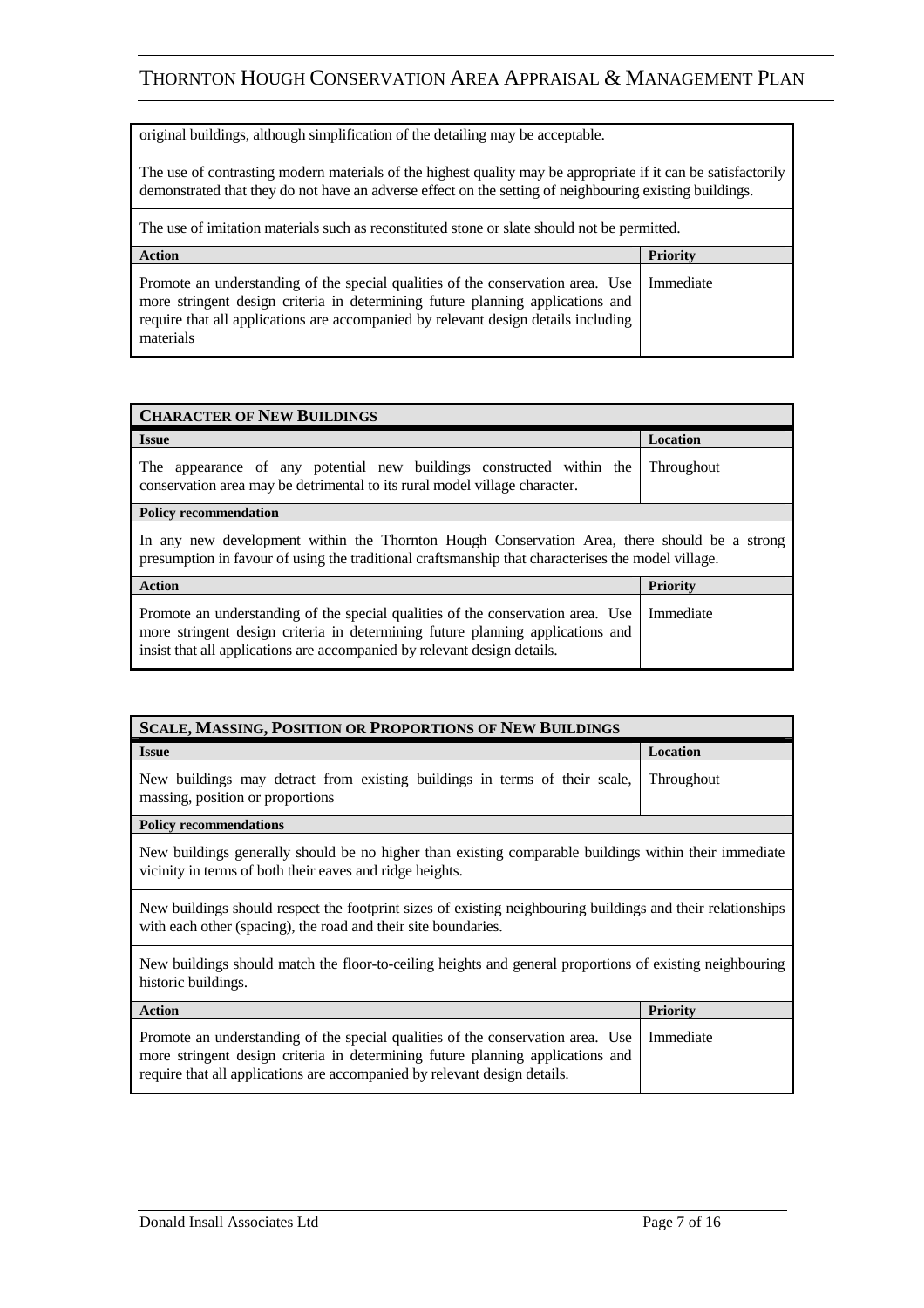| <b>EFFECT OF DEVELOPMENT ON KEY VIEWS</b>                                                                                                                                                                                                                           |                 |  |
|---------------------------------------------------------------------------------------------------------------------------------------------------------------------------------------------------------------------------------------------------------------------|-----------------|--|
| <b>Issue</b>                                                                                                                                                                                                                                                        | Location        |  |
| New development or extensions to existing buildings may adversely affect key<br>views within or the setting of the conservation area                                                                                                                                | Throughout      |  |
| <b>Policy recommendation</b>                                                                                                                                                                                                                                        |                 |  |
| Applications for planning permission for new development or significant extensions to existing buildings<br>within the conservation area must demonstrate, where appropriate, that key views or the setting of the<br>conservation area are not adversely affected. |                 |  |
| <b>Action</b>                                                                                                                                                                                                                                                       | <b>Priority</b> |  |
| Promote an understanding of the special qualities of the conservation area. Use<br>more stringent design criteria in determining future planning applications and<br>require that all applications are accompanied by relevant design details.                      | Immediate       |  |

3.2.2 SPG 16 "Landscaping and New Development" and SPG 17 "Trees and Development" set out guidance on landscaping throughout the Wirral. The following are matters which have been identified as particular issues in the Thornton Hough Conservation Area.

| <b>LANDSCAPING ASSOCIATED WITH NEW OR EXISTING BUILDINGS</b>                                                                                                                                                                                                                                 |                 |
|----------------------------------------------------------------------------------------------------------------------------------------------------------------------------------------------------------------------------------------------------------------------------------------------|-----------------|
| <b>Issue</b>                                                                                                                                                                                                                                                                                 | Location        |
| Poor or inappropriate landscaping around new buildings or extensions to existing<br>buildings can detract from the character of the area                                                                                                                                                     | Throughout      |
| <b>Policy recommendations</b>                                                                                                                                                                                                                                                                |                 |
| A detailed landscaping scheme should be submitted with any planning application for new buildings or<br>significant alteration to existing sites                                                                                                                                             |                 |
| The magnitude of necessary car parking should be considered alongside the level of occupation of any<br>proposed building. Schemes for buildings that require an extent of car parking / number of cars that will<br>detract from the character of the conservation area should be rejected. |                 |
| New buildings should preserve existing areas of mature trees and other landscaping. Where any trees are<br>removed, they should be replaced with semi-mature trees of the same or more appropriate species (e.g.<br>native).                                                                 |                 |
| <b>Action</b>                                                                                                                                                                                                                                                                                | <b>Priority</b> |
| Promote an understanding of the special qualities of the conservation area. Use<br>more stringent design criteria in determining future planning applications and<br>require that all applications are accompanied by full landscaping schemes.                                              | Immediate       |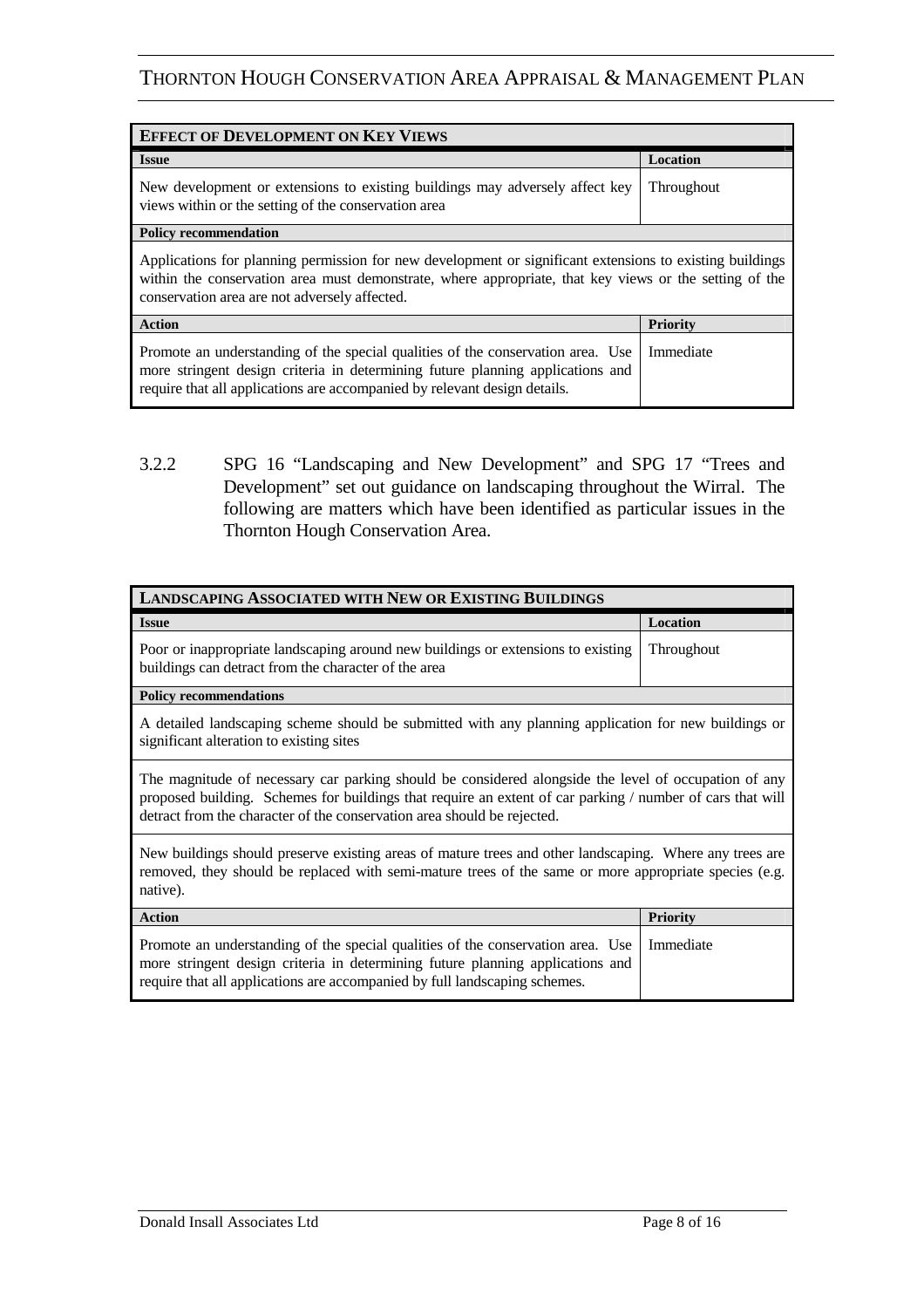| PROTECTION, RETENTION AND PROVISION OF HEDGES AND TREES                                                                                                                                                                                                                                                                                              |                   |
|------------------------------------------------------------------------------------------------------------------------------------------------------------------------------------------------------------------------------------------------------------------------------------------------------------------------------------------------------|-------------------|
| <b>Issue</b>                                                                                                                                                                                                                                                                                                                                         | Location          |
| To maintain and enhance the character of the area attention needs to be paid to<br>the retention of hedges as well as trees and their provision where appropriate                                                                                                                                                                                    | <b>Throughout</b> |
| <b>Policy recommendations</b>                                                                                                                                                                                                                                                                                                                        |                   |
| Hedges of native or traditional species should be retained in areas of agricultural land and on the<br>boundaries of domestic curtilages                                                                                                                                                                                                             |                   |
| Trees which contribute to the character of the conservation area should be retained and if needing to be<br>removed for reasons of health, replaced by trees of appropriate species and maturity.                                                                                                                                                    |                   |
| Planting of further trees and hedges of native or traditional species should be promoted, particularly in<br>areas devoid of such trees and hedges                                                                                                                                                                                                   |                   |
| <b>Action</b>                                                                                                                                                                                                                                                                                                                                        | <b>Priority</b>   |
| Promote an understanding of the special qualities of hedges and trees within the<br>conservation area. Use more stringent design criteria in determining future<br>planning applications and require that all applications are accompanied by full<br>landscaping schemes showing the retention of trees and hedges and any<br>replacement planting. | Immediate         |

3.2.3 Extensions to dwellings are covered by Policy HS 11 in the UDP in terms of house extensions. The policy covers matters relating to scale, materials, design details, dormers, set backs of extensions and retention of amenity space. The following are additional matters which have been identified as particular issues in the Thornton Hough Conservation Area.

| <b>EXTENSIONS TO BUILDINGS</b>                                                                                                                                                                                                                                                                                                                                                                                                                                                                                                                                                                    |            |
|---------------------------------------------------------------------------------------------------------------------------------------------------------------------------------------------------------------------------------------------------------------------------------------------------------------------------------------------------------------------------------------------------------------------------------------------------------------------------------------------------------------------------------------------------------------------------------------------------|------------|
| <b>Issue</b>                                                                                                                                                                                                                                                                                                                                                                                                                                                                                                                                                                                      | Location   |
| Extensions to buildings within the conservation area may detract from the<br>significance of the individual building or the setting of adjoining buildings                                                                                                                                                                                                                                                                                                                                                                                                                                        | Throughout |
| <b>Policy Recommendations</b>                                                                                                                                                                                                                                                                                                                                                                                                                                                                                                                                                                     |            |
| Extensions to those buildings that have been shown to contribute to the conservation area should only be<br>permitted where it can be satisfactorily demonstrated that the additional structure has no adverse impact on<br>the principal elevations of the parent structure. Extensions should be subservient to the parent building                                                                                                                                                                                                                                                             |            |
| The choice of the materials of the extension should be considered so as to provide the minimum visual<br>distraction from the original structure. Generally, it should be assumed that materials should match in<br>terms of colour and texture. Traditional and/or natural materials such as sandstone, brick, timber and slate<br>should be used unless an alternative can be adequately justified in terms of its visual effect on the<br>conservation area. Where buildings are extended using traditional forms and materials, the subtle dating of<br>the new element should be encouraged. |            |
| Where a building has existing detrimental features, the opportunity should be taken to secure                                                                                                                                                                                                                                                                                                                                                                                                                                                                                                     |            |

improvements as part of the new building work.

There should be a strong presumption against extensions that adversely affect the balance of pairs or groups of buildings which had symmetry as one of their original predominant design characteristics.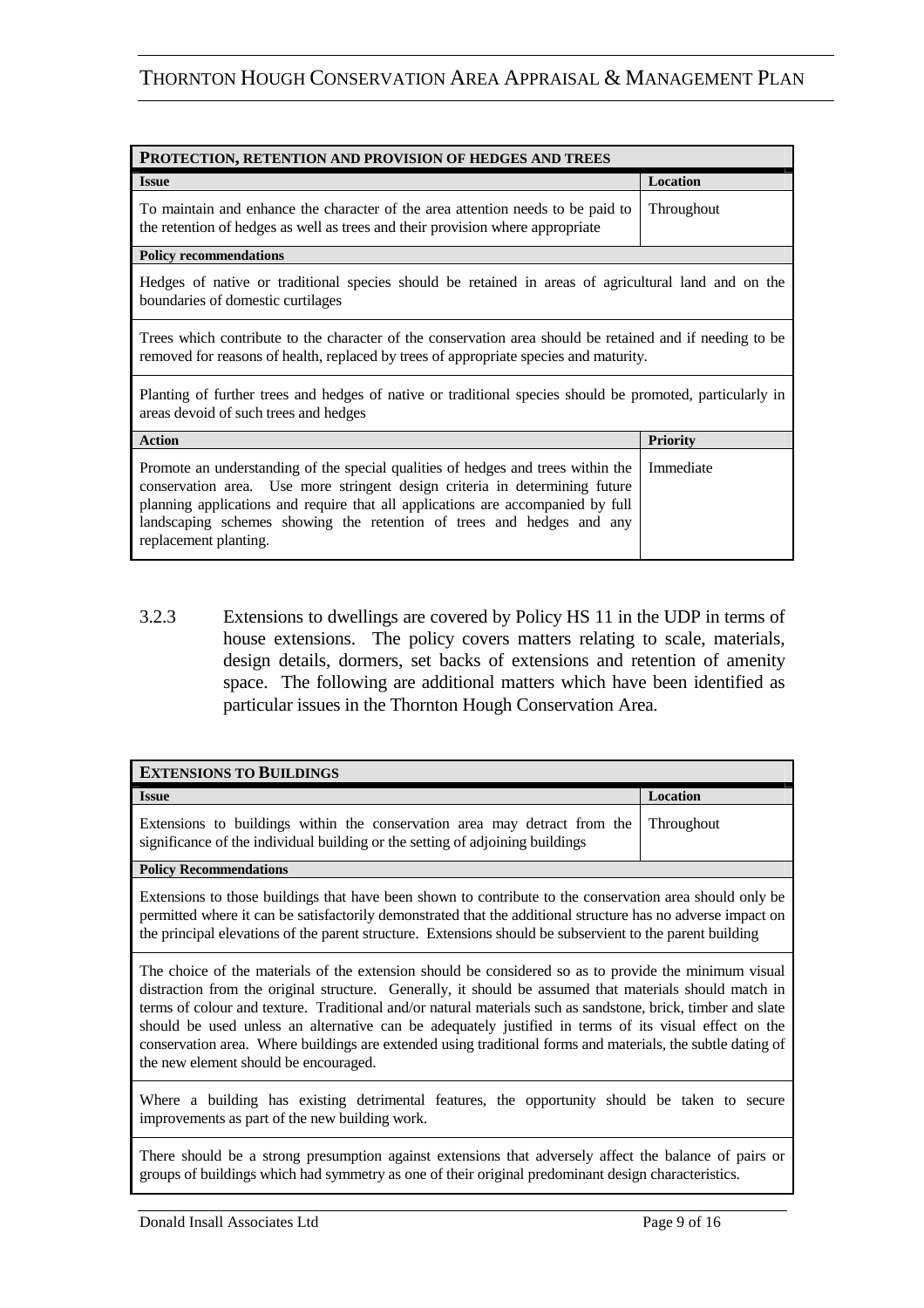Dormers, if acceptable, should be confined to rear elevations, situated below the ridge and of a scale and design appropriate to the building on which they are mounted.

| <b>Action</b>                                                                                                                                                              | Priority |
|----------------------------------------------------------------------------------------------------------------------------------------------------------------------------|----------|
| Promote an understanding of the special qualities of the conservation area. Use   Immediate<br>more stringent design criteria in determining future planning applications. |          |

#### 3.2.4 In carrying out conversions or alterations to the fabric of buildings and boundaries the following good conservation practice should be applied.

| <b>ALTERATION TO HISTORIC FABRIC</b>                                                                                                                                                                                                                                                                                                        |                                 |  |
|---------------------------------------------------------------------------------------------------------------------------------------------------------------------------------------------------------------------------------------------------------------------------------------------------------------------------------------------|---------------------------------|--|
| <b>Issue</b>                                                                                                                                                                                                                                                                                                                                | Location                        |  |
| Alterations to the historic fabric of a building can lead to the loss of some of its<br>visual history and aesthetic value and can be detrimental to the visual setting of<br>the area as a whole.                                                                                                                                          | WWII<br>All<br>pre<br>buildings |  |
| <b>Policy recommendations</b>                                                                                                                                                                                                                                                                                                               |                                 |  |
| Where alterations can be justified to be necessary for the continued use of the building they should be<br>prioritised towards the less significant areas of the building.                                                                                                                                                                  |                                 |  |
| Alterations should be chosen that require the least possible degree of permanent loss of or change to<br>historic fabric. For instance, secondary glazing should be installed in preference to the wholesale<br>replacement of existing windows.                                                                                            |                                 |  |
| Where replacement of existing original or early fabric is proved necessary it should always be done on a<br>like-for-like basis where possible, not exchanging materials for modern alternatives.                                                                                                                                           |                                 |  |
| <b>Action</b>                                                                                                                                                                                                                                                                                                                               | <b>Priority</b>                 |  |
| Promote an understanding of the special qualities of the conservation area. Use<br>more stringent design criteria in determining future planning applications and<br>require that all applications are accompanied by relevant design details. Prepare<br>guidance leaflets for local residents. Take enforcement action where appropriate. | Immediate                       |  |

| <b>ALTERATION OR LOSS OF FEATURES ON HISTORIC BUILDINGS</b>                                                                                                                                                                                                                                                                                  |                              |
|----------------------------------------------------------------------------------------------------------------------------------------------------------------------------------------------------------------------------------------------------------------------------------------------------------------------------------------------|------------------------------|
| <b>Issue</b>                                                                                                                                                                                                                                                                                                                                 | Location                     |
| Alterations to or loss of specific features on historic buildings can be detrimental<br>to the character of the individual building and the area as a whole.                                                                                                                                                                                 | All<br>pre-WWII<br>buildings |
| <b>Policy recommendation</b>                                                                                                                                                                                                                                                                                                                 |                              |
| Existing original or early features should be retained if at all possible. Where their replacement is<br>necessary, it should be on a like-for-like basis in terms of materials and design. Any changes to primary<br>features such as windows, doors, chimneys and boundary walls should be carefully considered by the local<br>authority. |                              |
| <b>Action</b>                                                                                                                                                                                                                                                                                                                                | <b>Priority</b>              |
| Promote an understanding of the special qualities of the conservation area. Use<br>more stringent design criteria in determining future planning applications and<br>require that all applications are accompanied by relevant design details. Prepare<br>guidance leaflets for local residents. Take enforcement action where appropriate.  | Immediate                    |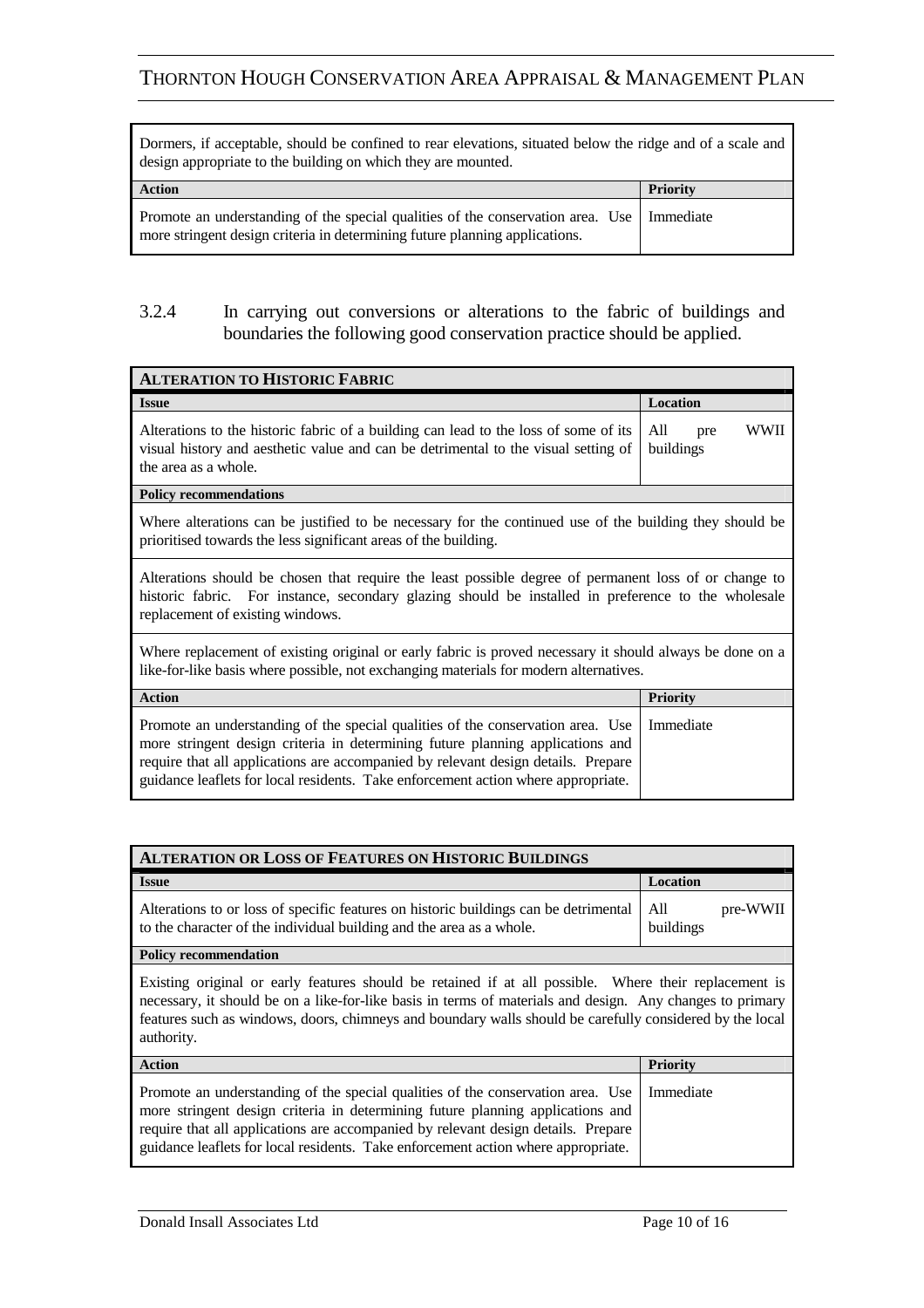| <b>INSTALLATION OF NEW FIXTURES</b>                                                                                                                                                                                                                                                                                                           |                 |
|-----------------------------------------------------------------------------------------------------------------------------------------------------------------------------------------------------------------------------------------------------------------------------------------------------------------------------------------------|-----------------|
| <b>Issue</b>                                                                                                                                                                                                                                                                                                                                  | Location        |
| The installation of new fixtures, such as aerials, satellite dishes, rooflights and<br>ventilators, generally detracts from the character of the individual building and<br>the area as a whole. Particular care should be taken in the use and location of<br>microgeneration equipment to minimise intrusion on the building or its setting | All buildings   |
| <b>Policy recommendation</b>                                                                                                                                                                                                                                                                                                                  |                 |
| The installation of rooflights into existing roof slopes should not generally be permitted unless it can be<br>demonstrated that they are not visible from public areas or adversely affect the setting of other buildings.<br>Any rooflights installed should be of a 'conservation' type and fixed flush with the roof covering.            |                 |
| Building owners should be strongly encouraged to only install satellite dishes and aerials in positions not<br>visible from public areas or adversely affect the setting of other buildings.                                                                                                                                                  |                 |
| Building owners should be strongly encouraged not to install ventilators and other fixtures onto roof slopes<br>or prominent elevations. Where they are absolutely necessary their visual impact should be minimised in<br>terms of their location, number, size and design.                                                                  |                 |
| Whilst microgeneration of energy is to be encouraged in terms of conservation principles, the impact on<br>buildings and their settings within the conservation area should be minimised by careful positioning in<br>parts and areas not visible from public locations                                                                       |                 |
| <b>Action</b>                                                                                                                                                                                                                                                                                                                                 | <b>Priority</b> |
| Promote an understanding of the special qualities of the conservation area. Use<br>more stringent design criteria in determining future planning applications and<br>require that all applications are accompanied by relevant design details. Prepare<br>guidance leaflets for local residents. Take enforcement action where appropriate.   | Short term      |

| LOSS OR ALTERATION TO BOUNDARY WALLS AND RAILINGS                                                                                                                                                                                  |                 |  |
|------------------------------------------------------------------------------------------------------------------------------------------------------------------------------------------------------------------------------------|-----------------|--|
| <b>Issue</b>                                                                                                                                                                                                                       | <b>Location</b> |  |
| The loss of or alteration to boundary walls, railings and gateposts would<br>adversely affect the character of the conservation area.                                                                                              | Throughout      |  |
| <b>Policy recommendation</b>                                                                                                                                                                                                       |                 |  |
| All existing historic boundary walls, railings and gateposts should be retained. Alteration as part of any<br>planning permission should only be permitted in exceptional circumstances and when fully justified and<br>mitigated. |                 |  |
| <b>Action</b>                                                                                                                                                                                                                      | <b>Priority</b> |  |
| Promote an understanding of the special qualities of the conservation area.<br>Prepare guidance leaflets for local residents. Take enforcement action where<br>appropriate.                                                        | Immediate       |  |

| <b>CHANGES OF USE</b>                                                                                                                                                                                 |          |
|-------------------------------------------------------------------------------------------------------------------------------------------------------------------------------------------------------|----------|
| <b>Issue</b>                                                                                                                                                                                          | Location |
| Changes of use of an existing building (subject to Green Belt Policy) can result in   All buildings<br>a number of incremental changes which result in an adverse effect on the<br>conservation area. |          |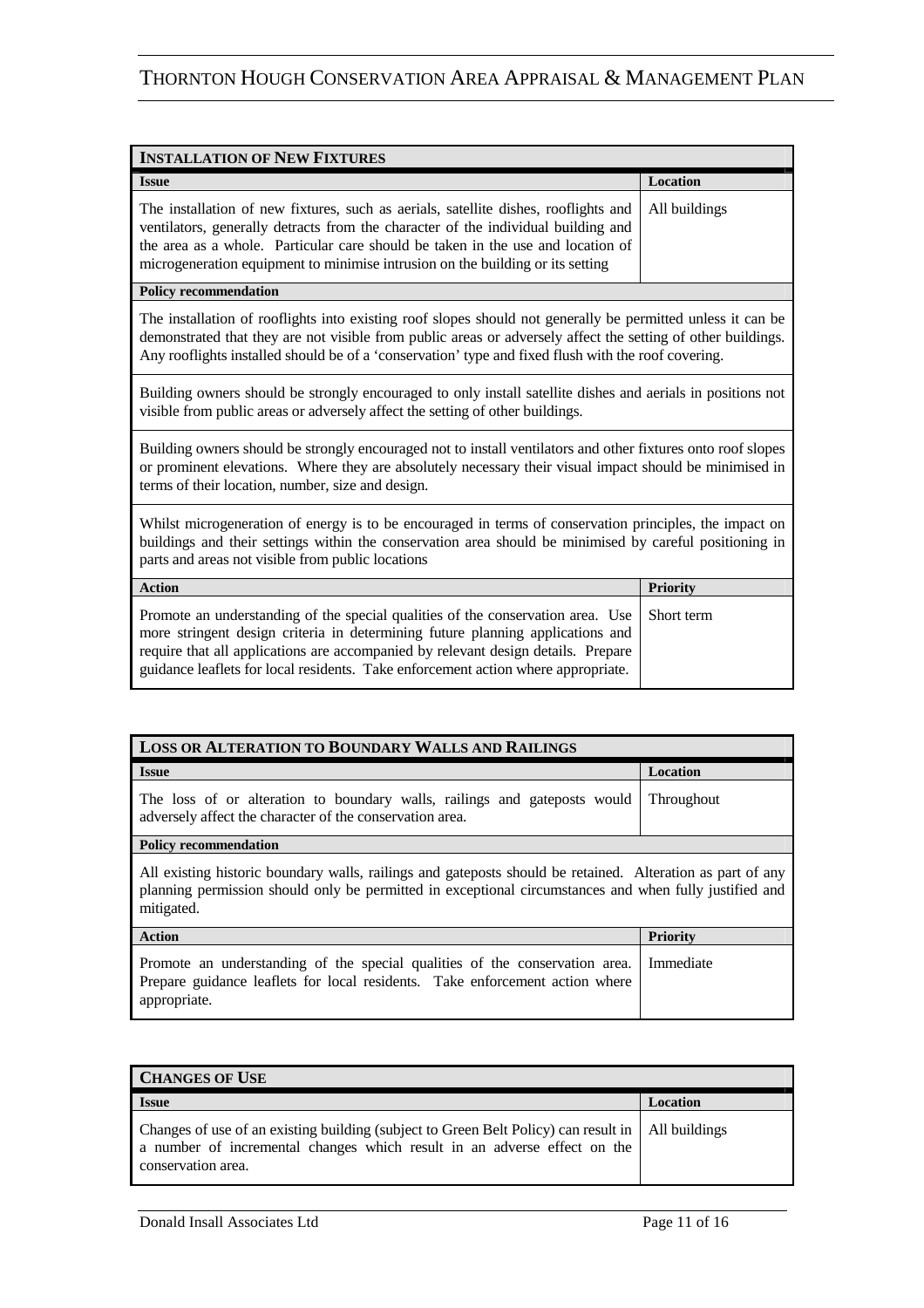#### **Policy recommendation**

In considering applications for change of use, the council will require information on the design of refuse storage, waste pipes, ventilation fixtures, satellite dishes and aerials, any other fixtures, signage and car parking.

| <b>Action</b>                                                                                                                                                                                                                                  | <b>Priority</b> |
|------------------------------------------------------------------------------------------------------------------------------------------------------------------------------------------------------------------------------------------------|-----------------|
| Promote an understanding of the special qualities of the conservation area. Use<br>more stringent design criteria in determining future planning applications and<br>require that all applications are accompanied by relevant design details. | Immediate       |

| <b>ARTICLE 4 DIRECTIONS</b>                                                                                                                                                                                                                        |                   |
|----------------------------------------------------------------------------------------------------------------------------------------------------------------------------------------------------------------------------------------------------|-------------------|
| <b>Issue</b>                                                                                                                                                                                                                                       | Location          |
| Small scale alterations to buildings in the conservation area can lead to a gradual<br>and progressive loss to its character. Article 4 directions can bring such<br>alterations under control as matters requiring planning permission            | All buildings     |
| <b>Policy recommendation</b>                                                                                                                                                                                                                       |                   |
| Consider the need for article 4 directions in respect of windows and doors, roof coverings and roof<br>features; colour and surface treatment of elevations; and boundary walls                                                                    |                   |
| <b>Action</b>                                                                                                                                                                                                                                      | <b>Priority</b>   |
| Promote an understanding of the special qualities of the conservation area,<br>discuss the need for and extent of Article 4 directions, and determine the priority<br>for them in relation to other conservation areas and the resources available | Short to mid-term |

#### **3.3 GENERAL GUIDANCE AND IMPROVEMENTS**

3.3.1 The following are recommendations relating to building condition, management of the public realm, highway matters, and involvement of local groups in securing improvements to the Conservation Area. They have major implications in terms of staff resource and finance but are set out as an agenda for future action.

| <b>CONDITION OF INDIVIDUAL SITES AND BUILDINGS</b>                                                                                                                                                                                                                                                                                                                                                      |            |
|---------------------------------------------------------------------------------------------------------------------------------------------------------------------------------------------------------------------------------------------------------------------------------------------------------------------------------------------------------------------------------------------------------|------------|
| <b>Issue</b>                                                                                                                                                                                                                                                                                                                                                                                            | Location   |
| The condition of an individual site or building can be detrimental to the<br>appearance of the area and may set a poor example to other owners.                                                                                                                                                                                                                                                         | Throughout |
| <b>Policy recommendations</b>                                                                                                                                                                                                                                                                                                                                                                           |            |
| The local authority should serve Section 215 notices on owners of buildings or land whose condition<br>adversely affects the amenity of the area, requiring them to remedy the detriments or face the necessary<br>costs for the local authority to do so.                                                                                                                                              |            |
| Under section 54 of the Planning (Listed Buildings and Conservation Areas) Act 1990, urgent works<br>notices should be used to secure emergency or immediate repairs on any unoccupied building (or part of a<br>building) within a conservation area where it adversely affects the character of the area. Where the<br>building is unlisted a direction from the Secretary of State will be required. |            |

Prepare a guidance leaflet and issue to all residents within the conservation area explaining the benefits of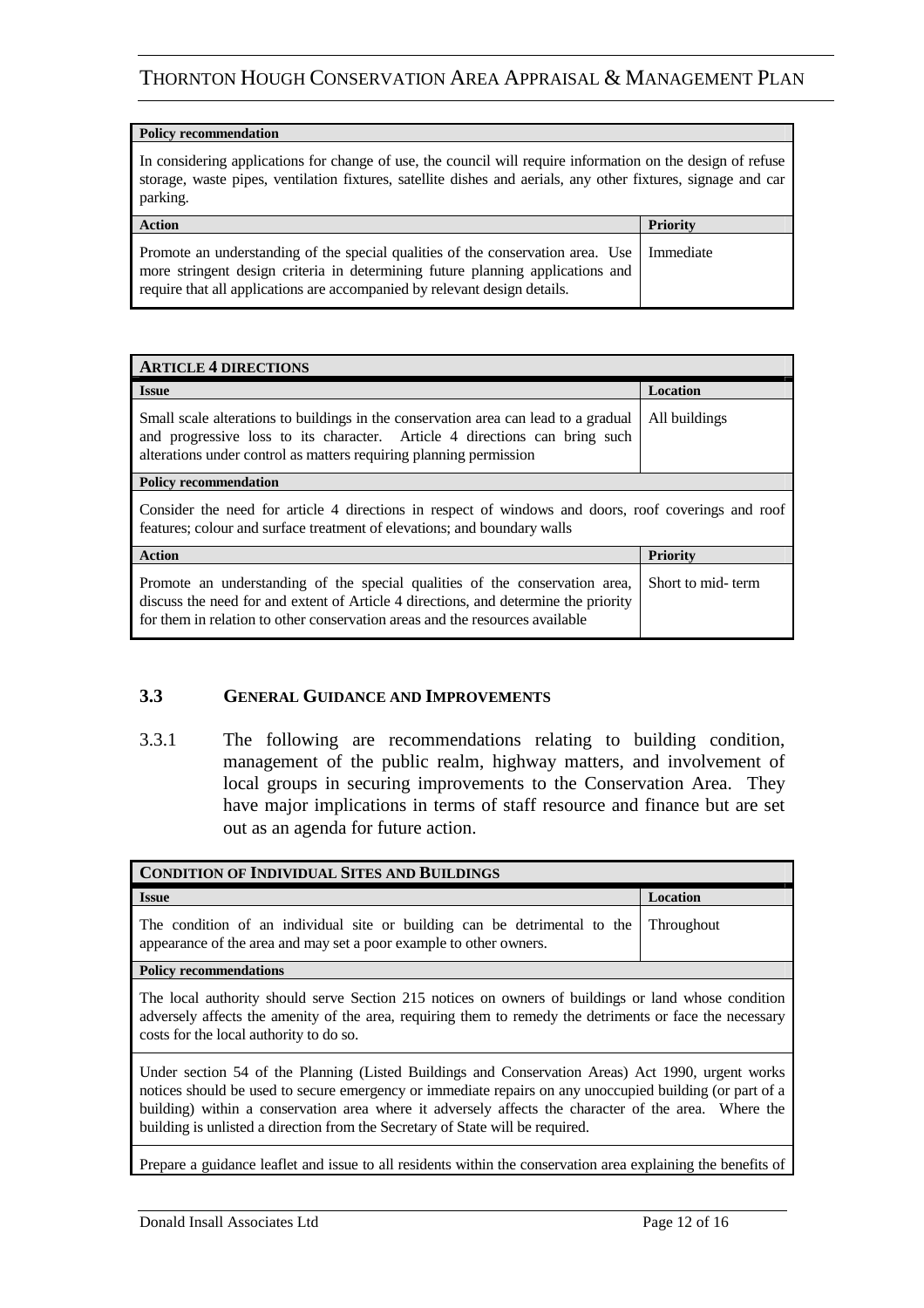| good, regular maintenance and appropriate repair techniques.                                                                                                               |                      |
|----------------------------------------------------------------------------------------------------------------------------------------------------------------------------|----------------------|
| <b>Action</b>                                                                                                                                                              | <b>Priority</b>      |
| Regularly visit the conservation area, noting any sites or buildings in a poor<br>condition. Serve relevant notices where appropriate. Preparation of guidance<br>leaflet. | Immediate to midterm |

| <b>CONDITION / MAINTENANCE OF EXISTING PUBLIC REALM AREAS</b>                                                                                                                                          |                 |
|--------------------------------------------------------------------------------------------------------------------------------------------------------------------------------------------------------|-----------------|
| <b>Issue</b>                                                                                                                                                                                           | Location        |
| The existing public realm areas may be insufficiently maintained and act as a<br>poor example to conservation area residents.                                                                          |                 |
| <b>Policy recommendation</b>                                                                                                                                                                           |                 |
| The existing public realm areas should be maintained and where necessary replanted / resurfaced to a<br>standard that befits the conservation area and enhances the setting of the existing buildings. |                 |
| <b>Action</b>                                                                                                                                                                                          | <b>Priority</b> |
| Regularly monitor condition of public realm areas and make necessary                                                                                                                                   | Short-term      |

improvements where necessary

| DETRIMENTAL CHANGES TO LISTED BUILDINGS                                                                                                                                                                                                                                                                                                         |          |
|-------------------------------------------------------------------------------------------------------------------------------------------------------------------------------------------------------------------------------------------------------------------------------------------------------------------------------------------------|----------|
| <b>Issue</b>                                                                                                                                                                                                                                                                                                                                    | Location |
| Certain changes to listed buildings, such as insertion of replacement windows and Listed buildings<br>changes to chimneys, boundary walls and roof coverings, can not only be<br>detrimental to the appearance of the individual buildings and their immediate<br>setting, but they are also setting a poor precedent to other building owners. |          |
| Policy recommendation                                                                                                                                                                                                                                                                                                                           |          |

Owners of listed buildings should be notified of unauthorised changes to their buildings. Where evidence is available, (e.g. in the form of dated photographs) enforcement should be taken to ensure the reinstatement of the original fabric unless retrospective consent can be given.

| <b>Action</b>                                                                                                                                                                                                                                                                                                                                    | <b>Priority</b> |
|--------------------------------------------------------------------------------------------------------------------------------------------------------------------------------------------------------------------------------------------------------------------------------------------------------------------------------------------------|-----------------|
| Carry out a survey of all buildings, photographing them and noting any changes. Short to mid-term.<br>Notify building owners of unauthorised changes and take necessary enforcement<br>action. Where changes are unenforceable and not attributed to the current<br>owners, the potential for grant-funded reinstatement should be investigated. |                 |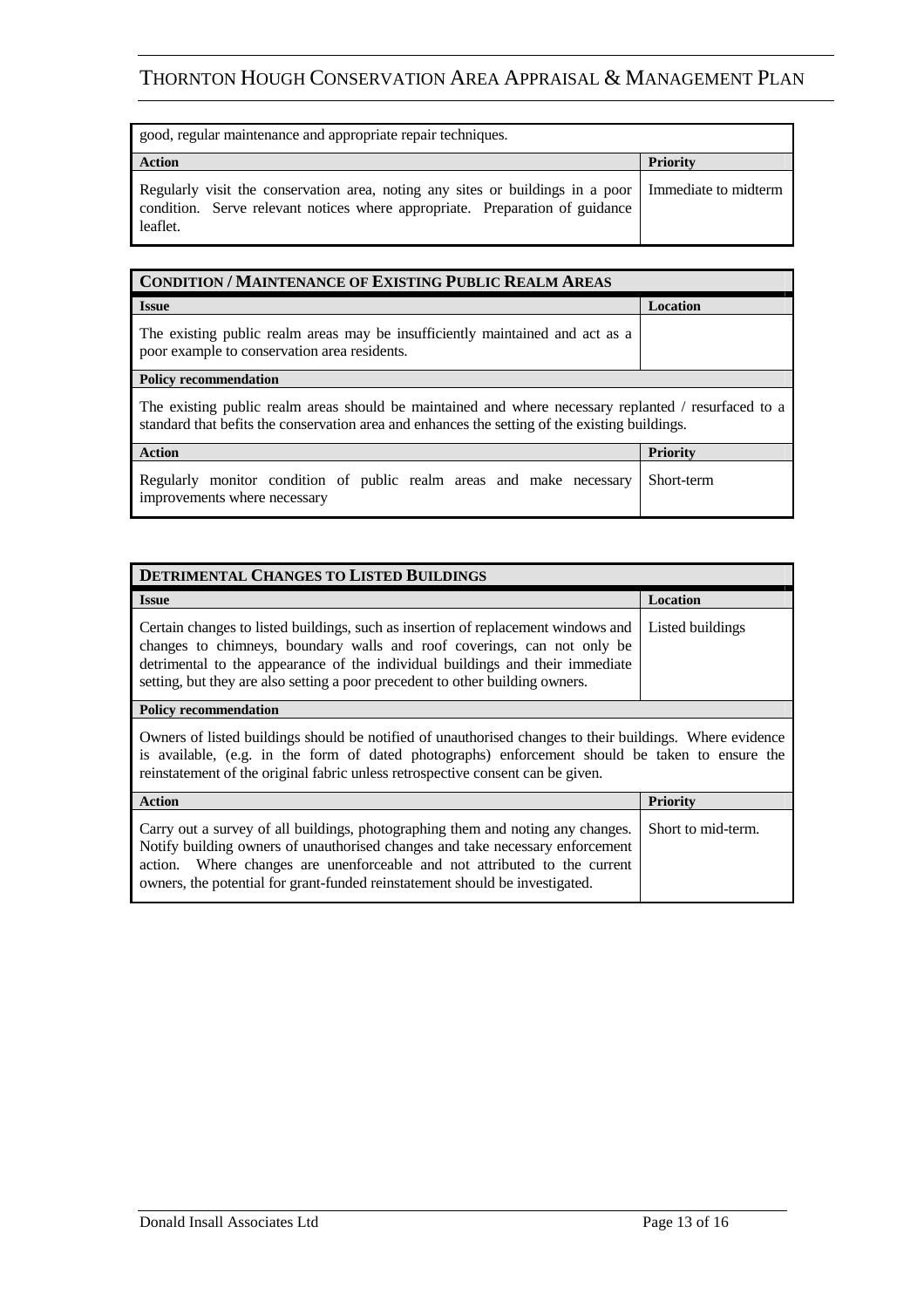| DETRIMENTAL CHANGES TO UNLISTED BUILDINGS                                                                                                                                                                                                                                                                                                                               |                                                                        |  |
|-------------------------------------------------------------------------------------------------------------------------------------------------------------------------------------------------------------------------------------------------------------------------------------------------------------------------------------------------------------------------|------------------------------------------------------------------------|--|
| <b>Issue</b>                                                                                                                                                                                                                                                                                                                                                            | <b>Location</b>                                                        |  |
| There are some instances of detrimental changes to un-listed buildings, such as<br>insertion of replacement windows and changes to chimneys, boundary walls and<br>roof coverings. These are not only detrimental to the appearance of the<br>individual buildings and their immediate setting, but they are also setting a poor<br>precedent to other building owners. | buildings<br>Un-listed<br>which contribute to<br>the conservation area |  |
| <b>Policy recommendation</b>                                                                                                                                                                                                                                                                                                                                            |                                                                        |  |
| Through example and encouragement promote reinstatement of historic features                                                                                                                                                                                                                                                                                            |                                                                        |  |
| <b>Action</b>                                                                                                                                                                                                                                                                                                                                                           | <b>Priority</b>                                                        |  |
| A guidance leaflet should be issued explaining the benefits of reinstatement<br>works.                                                                                                                                                                                                                                                                                  | Mid-term                                                               |  |

| <b>CHANGES TO FABRIC OF UNLISTED BUILDINGS</b>                                                                                                                              |                                                                        |  |
|-----------------------------------------------------------------------------------------------------------------------------------------------------------------------------|------------------------------------------------------------------------|--|
| <b>Issue</b>                                                                                                                                                                | <b>Location</b>                                                        |  |
| The character of unlisted building may be threatened by future changes to historic<br>fabric.                                                                               | Un-listed<br>buildings<br>which contribute to<br>the conservation area |  |
| <b>Policy recommendation</b>                                                                                                                                                |                                                                        |  |
| Through example, encouragement and extended control, promote good conservation practice for older<br>buildings and sympathetic change to more recent buildings.             |                                                                        |  |
| <b>Action</b>                                                                                                                                                               | <b>Priority</b>                                                        |  |
| Put in place article 4 directions to protect unlisted features of interest. A<br>guidance leaflet should be issued explaining the benefits of retaining historic<br>fabric. | Short to mid-term                                                      |  |

| HIGHWAYS MARKINGS AND SIGNAGE                                                                                                                                                                                                                                                      |          |  |
|------------------------------------------------------------------------------------------------------------------------------------------------------------------------------------------------------------------------------------------------------------------------------------|----------|--|
| <b>Issue</b>                                                                                                                                                                                                                                                                       | Location |  |
| Highway markings and signage can be visually intrusive and detrimental to its   Roads and pavements<br>character and appearance. Existing and future highways features, such as speed<br>control measures may be visually obtrusive and of an inappropriate design /<br>materials. |          |  |
| <b>Policy recommendations</b>                                                                                                                                                                                                                                                      |          |  |

Reconsider all existing signage, highways features and markings and make necessary improvements to enhance the character of the area, whilst maintaining / enhancing the safety of all village users.

Ensure that all future highways features, such as speed control measures, railings etc are proven to be necessary and are of an appropriate design and constructed of appropriate materials.

| <b>Action</b>                                                                                                                                                                                                            | <b>Priority</b> |
|--------------------------------------------------------------------------------------------------------------------------------------------------------------------------------------------------------------------------|-----------------|
| Carry out an assessment of existing signage, highways features and markings in   Mid-term<br>terms of their impact on the character of the area. Obtain advice on appropriate<br>alternatives (e.g. narrower lines etc). |                 |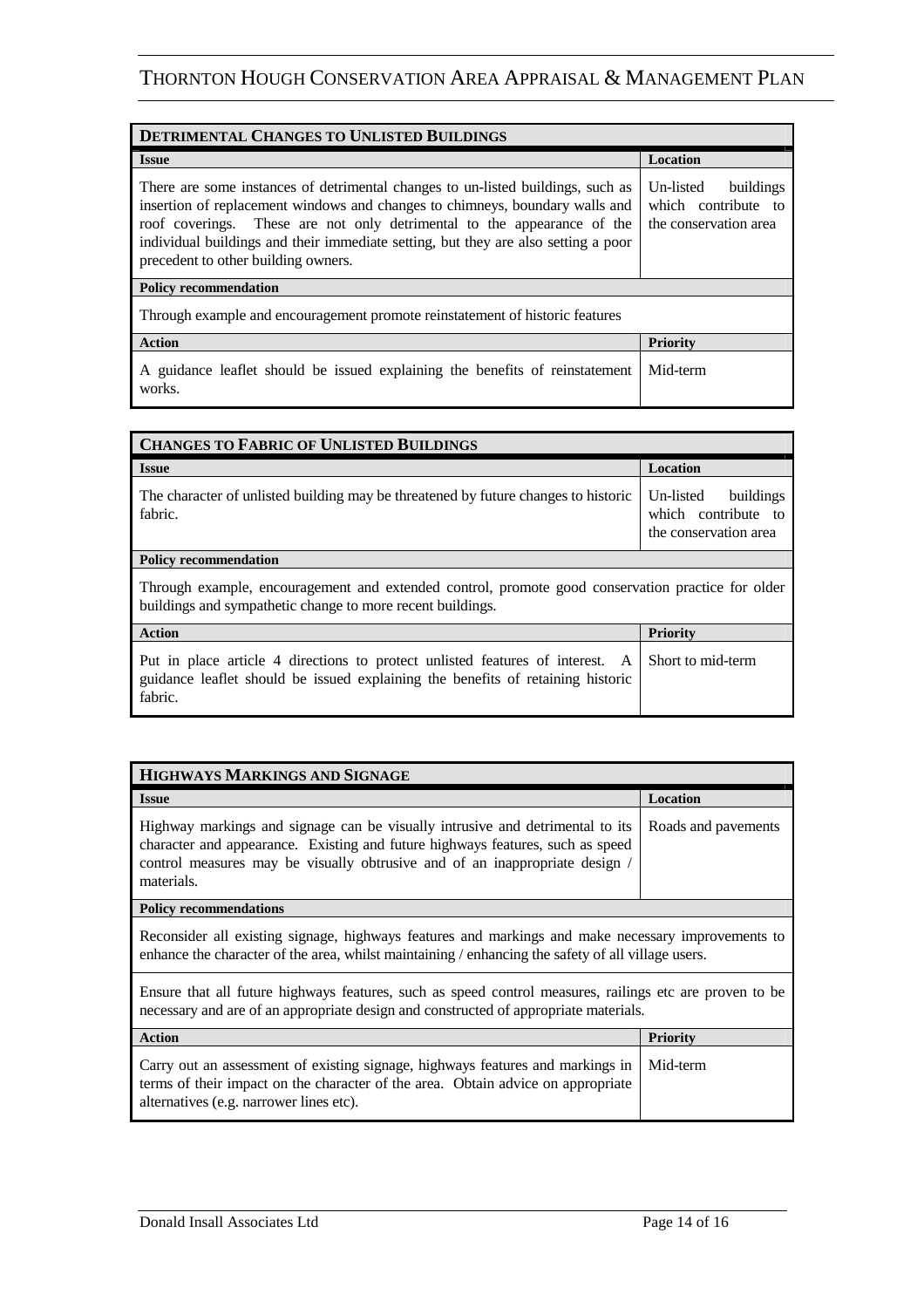| <b>TRAFFIC</b>                                                                                                                                                |          |  |
|---------------------------------------------------------------------------------------------------------------------------------------------------------------|----------|--|
| <b>Issue</b>                                                                                                                                                  | Location |  |
| The level of traffic through the village (in particular at rush hour) is detrimental<br>to the village's rural character.                                     | Roads    |  |
| <b>Policy</b>                                                                                                                                                 |          |  |
| Consider means of discouraging through traffic and managing road usage. (N.B. new highways features<br>should preserve or enhance the character of the area). |          |  |
| Agree improved traffic routes with major distribution companies                                                                                               |          |  |
| <b>Action</b>                                                                                                                                                 | Priority |  |
| Carry out an assessment of existing vehicular movements and recommend<br>improvements                                                                         | Mid-term |  |

| PUBLIC AWARENESS AND CONTRIBUTION                                                                                                                                                                                                                                                                                           |                 |  |
|-----------------------------------------------------------------------------------------------------------------------------------------------------------------------------------------------------------------------------------------------------------------------------------------------------------------------------|-----------------|--|
| <b>Issue</b>                                                                                                                                                                                                                                                                                                                | Location        |  |
| Residents are often inadequately aware of the purpose of a conservation area, the<br>benefits designation may have to them and how they may influence its future.<br>The skills and expertise of local residents groups, individuals or major<br>landowners may be underutilised.                                           |                 |  |
| <b>Policy recommendations</b>                                                                                                                                                                                                                                                                                               |                 |  |
| Make conservation area information readily available to residents, using for instance existing notice boards<br>to publicise boundaries and making appraisals / managements available in local libraries (or other well<br>used public buildings) / on the internet.                                                        |                 |  |
| Encourage the involvement of the Conservation Area Advisory Committee for the area to help preserve its<br>special character and to instigate enhancements where appropriate. Residents groups may be particularly<br>useful in the recording of the area in terms of its present day character and historical development. |                 |  |
| Encourage dialogue between local residents groups and major landowners to promote enhancement and<br>maintenance works within the conservation area.                                                                                                                                                                        |                 |  |
| <b>Action</b>                                                                                                                                                                                                                                                                                                               | <b>Priority</b> |  |
| Dialogue between local authority, residents groups and major landowners                                                                                                                                                                                                                                                     | Immediate       |  |

### **4.0 RECOMMENDATIONS FOR BOUNDARY AMENDMENTS AND PROVISION OF ARTICLE 4 DIRECTIONS**

#### **4.1 BOUNDARY AMENDMENT**

4.1.1 The current boundary roughly follows the extent of the historic village core and covers most buildings of interest within the immediate area. The boundary is fairly clearly defined by the roads and ownership boundaries, wherever it is practical to do so. It is therefore recommended that the boundary does not change.